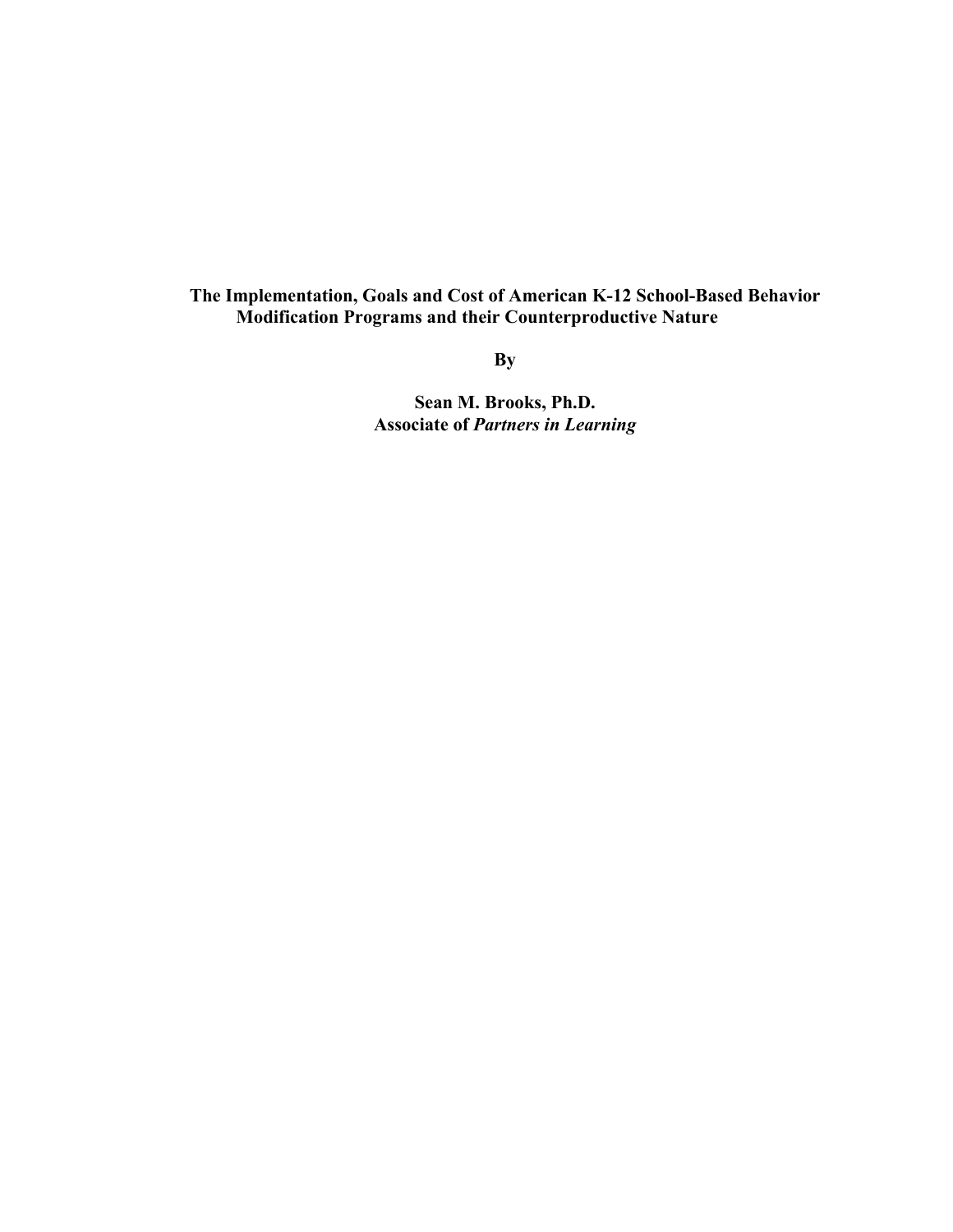## **The Implementation, Goals and Cost of American K-12 School-Based Behavior Modification Programs and their Counterproductive Nature**

For decades now, the American K-12 school system has willfully invited outside influence within schools and classroom settings to manage curriculum, subject content and behavioral outcomes for students. Too often, teacher will be blindsided by their local school boards and administrators with "one more thing to do." Productivity within American K-12 schools has also become worse, while teachers are typically forced to do more.

Over ten years ago, one of these private entities and organizations decided to attack the subject of behavior in school. The money lenders and those interested in streamlining/communizing K-12 education across America came up with the phrase "social and emotional learning." Americans were cautioned about this subversive approach in 1980 within the book titled, *The Leipzig Connection*. Now, this umbrella subject has spawned numerous programs, one of which is called; *PBIS* or *Positive Behavioral Interventions and Supports*. On their own website, *PBIS* states the following:

*Funded by the U.S. Department of Education's Office of Special Education Programs (OSEP) and the Office of Elementary and Secondary Education (OESE), the Technical Assistance Center on PBIS supports schools, districts, and states to build systems capacity for implementing a multi-tiered approach to social, emotional and behavior support. The broad purpose of PBIS is to improve the effectiveness, efficiency and equity of schools and other agencies. PBIS improves social, emotional and academic outcomes for all students, including students with disabilities and students from underrepresented groups (https://www.pbis.org).*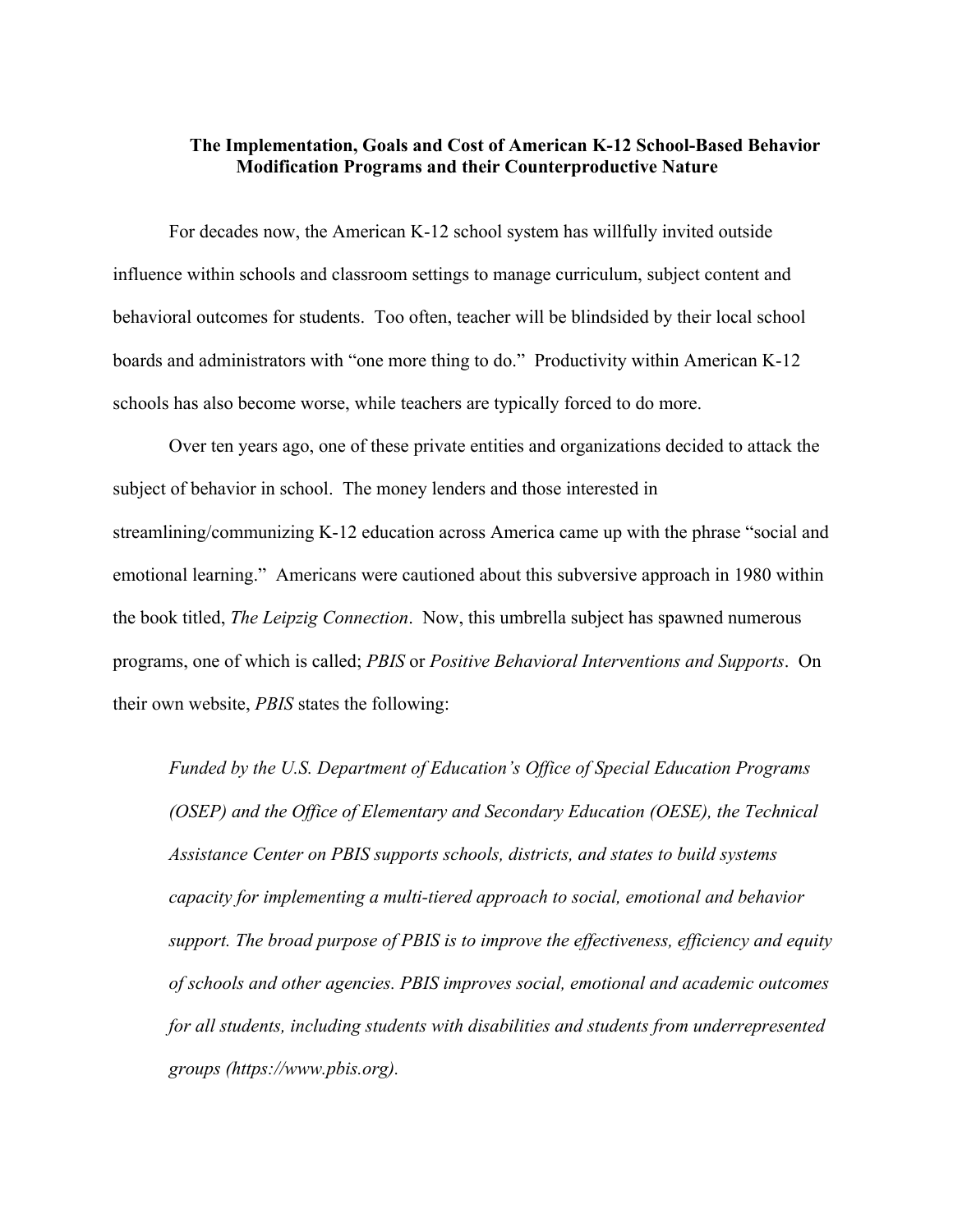*PBIS* requires/forces schools to implement a "three tier system" for compliance, with countess behavioral modifications along the way. Each tier requires teachers and school staff members to consistently monitor individual student behavior, build committees, and record outcomes—all while rewarding what they believe to be positive behaviors among their students. The process for rewarding students for their "positive behavior" is usually accomplished with arbitrary objects (toys, candy etc.), and fake monopoly money that students can use to get out of class for non-academic activities, among other methods—all while destroying intrinsic motivation and teaching students that doing well, for the sake of doing well, isn't good enough. Having watched this program infiltrate American K-12 school systems firsthand, I can assure you that this program is having a detrimental effect on students, teachers, and their collective academic productivity.

Regarding the negative impact on students, developmentally speaking, students are collectively taught that in order to do something correct, they should consider the potential for a reward as a motivator. In essence, students are openly bribed by their teachers and administrators. For example, schools will have non-academic activities that take place during the actual school day, while rewarding students who have more "fake money" than other students, with outside of the classroom activities—such as games in the gymnasium, dances and contests. Those students who fail to acquire the needed "funds" for a "reward" are given extra homework and extra class assignments that are linked to the subject matter for which the teacher is responsible for teaching. Therefore, learning more becomes the punishment. Schools are now openly punishing students with learning. Learning becomes the punishment, while not learning becomes the reward. No wonder K-12 school systems are graduating students who can't read, write, or speak English fluently.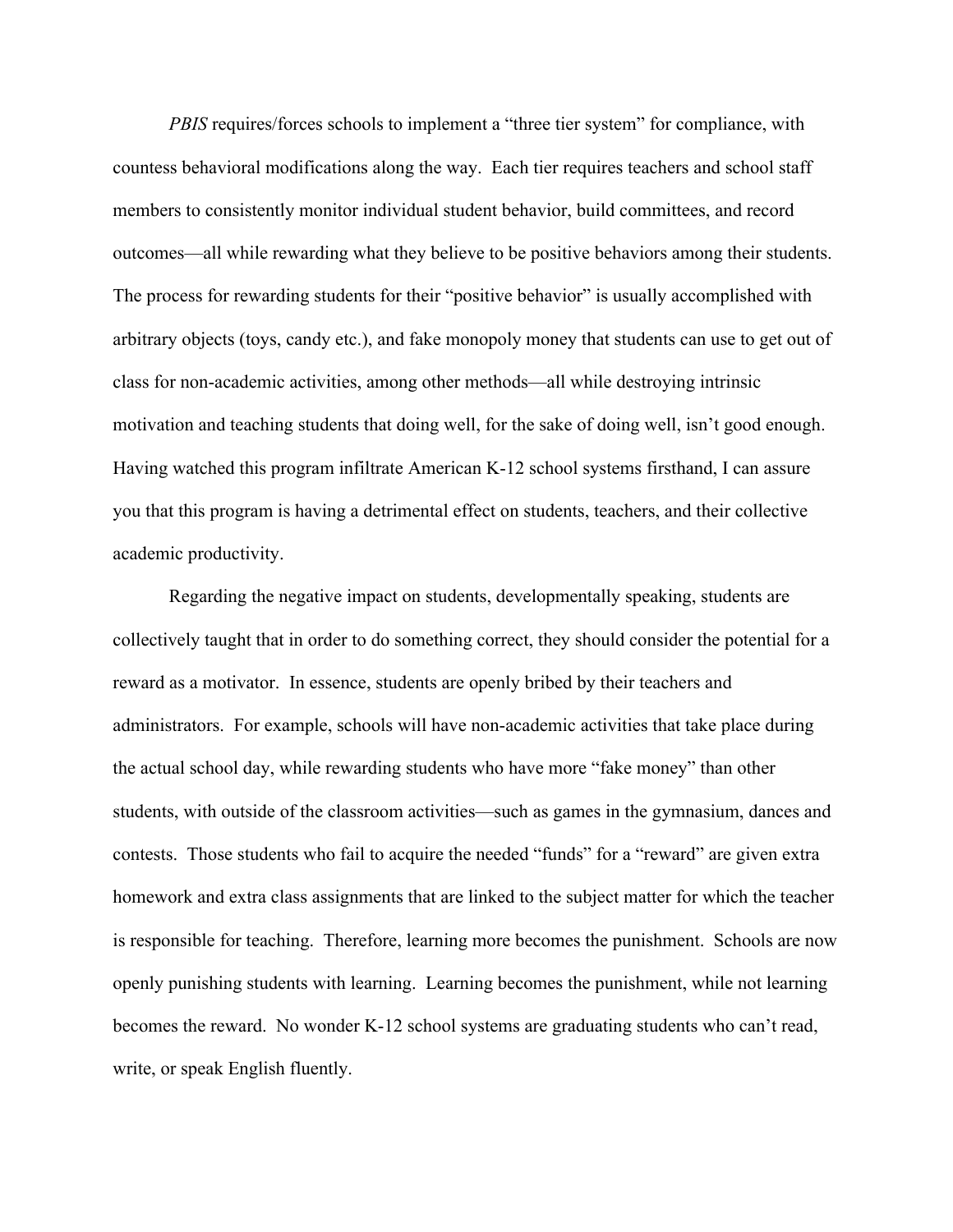Educators themselves are not free from the negative effects of such communistic, onesize-fits-all programs. As a requirement of *PBIS* implementation, and programs like it, teachers are consistently evaluated to assess their ability to implement the programs requirements. Therefore, such programs become yet another way for American K-12 teachers to be evaluated on something that has nothing to do with teaching their specified subject matter. Secondly, *PBIS* requires teachers to consistently monitor student's behaviors and make determinations as to who is deserving of "rewards," who is not, and which students are in need of further "behavioral goals," all while allowing students to call one another out for their negative behaviors, publicly. Therefore, the very program that claims to end disruptions and violence, actually creates division and segregation among the student population, which are antecedents to conflict and violence. Teachers are then forced to manage the division among the student population, that has in fact been created by the very program itself. Students are quickly ostracized with this program's implementation regarding the required behavioral management and behavioral modification at the hands of their teachers. Furthermore, upon receiving these arbitrary rewards that are required with the implementation of such programs, many students simply throw them away or purposefully avoid them. Unfortunately, this too, creates a behavioral shift in effective students that can lead to what is referred to as *reversal learning* and/or *behavioral extinction*. Psychologically and sociologically *reversal learning* and/or *behavioral extinction* occur when a school environment's makeup shifts a student's frame of mind from being productive to being unproductive, or from being polite to being combative, confrontational or deviant. See how this is counterproductive?

Administrators and teachers have no business playing the role of a psychiatrist or psychologist within a school-based environment. This is not their job. Simply put, the job of an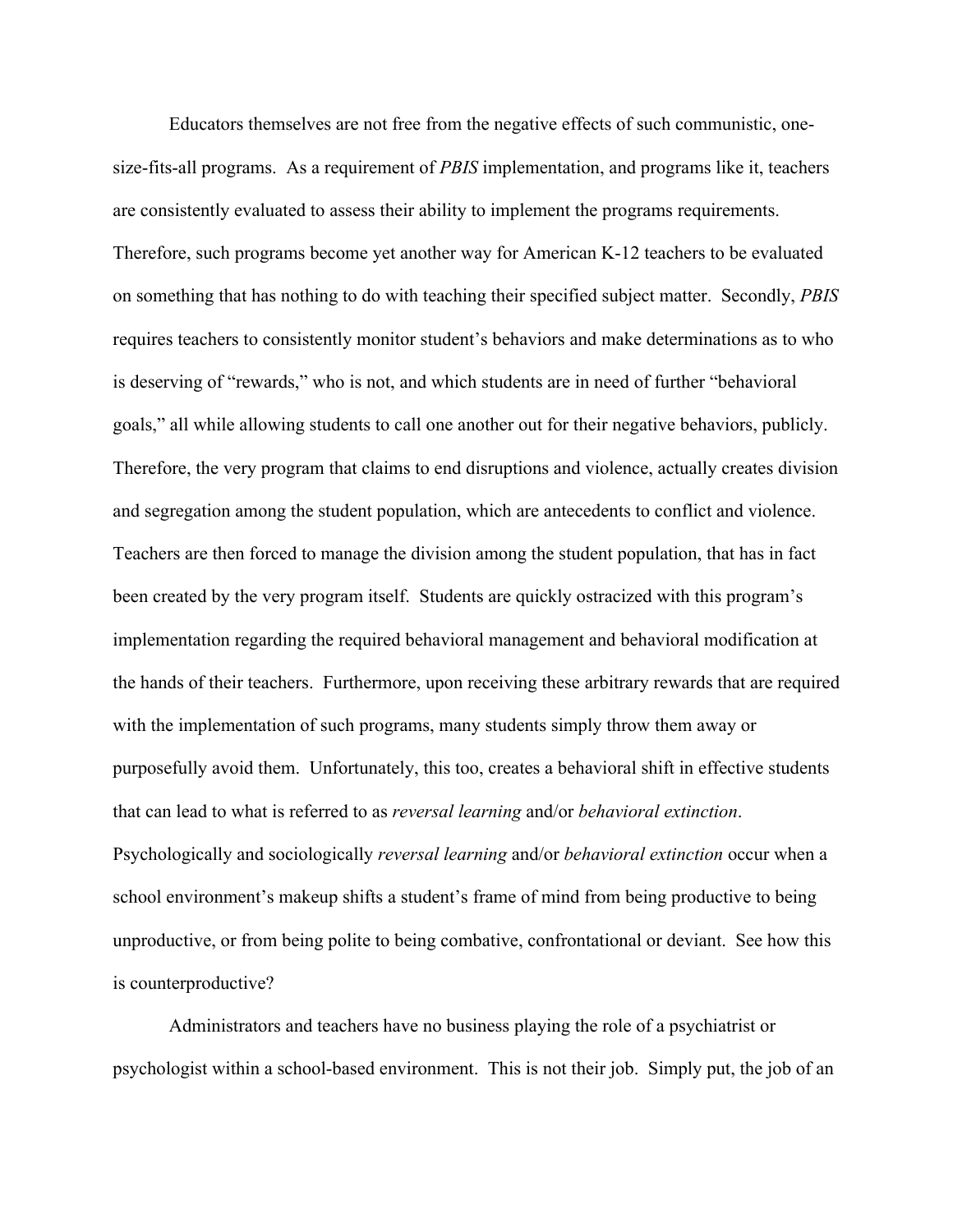educator is to teach their subject in the most objective way possible by being allowed to possess and maintain academic freedom, and then go home to prepare for the next day.

The communization of instruction and the high levels of psychological programming that are taking place within American K-12 school systems are in plain sight. Programs such as *PBIS* spit in the face of known behavioral and motivational research that has existed for over a century. Unfortunately, *PBIS* and programs like it, have now been legislated within State Departments of Education and State Governments in a way that "highly encourages" local school districts to adopt such programs without the say or input of highly effective, independent educators.

Now, there are over 50 different "positive behavior programs" that exist within American K-12 schools and "social and emotional learning*"* was the kick-starter. These "behavior modification programs" began within the elementary levels of K-12 education and they have made their way straight through middle school and high school settings. Many students themselves, in particular middle school and high school-aged students, find these programs to be childish, of low intellect, and insulting to their own individual intelligence. Many effective educators themselves feel the same way.

An additional program that has been shown to produce an awkward, counterproductive learning environment within a classroom and school-wide setting, which is also a modification of the *PBIS* initiative, is a program referred to as the *PAX Good Behavior Game (https://www.goodbehaviorgame.org)*. This "game" claims that it was originally created in the 1960's and 1970's with proven methods for managing the behavior of students and their academic outcomes within a classroom setting and a school-based environment. Not only is the *PAX Good Behavior Game* counterproductive, it's also remarkably expensive. The *PAX* website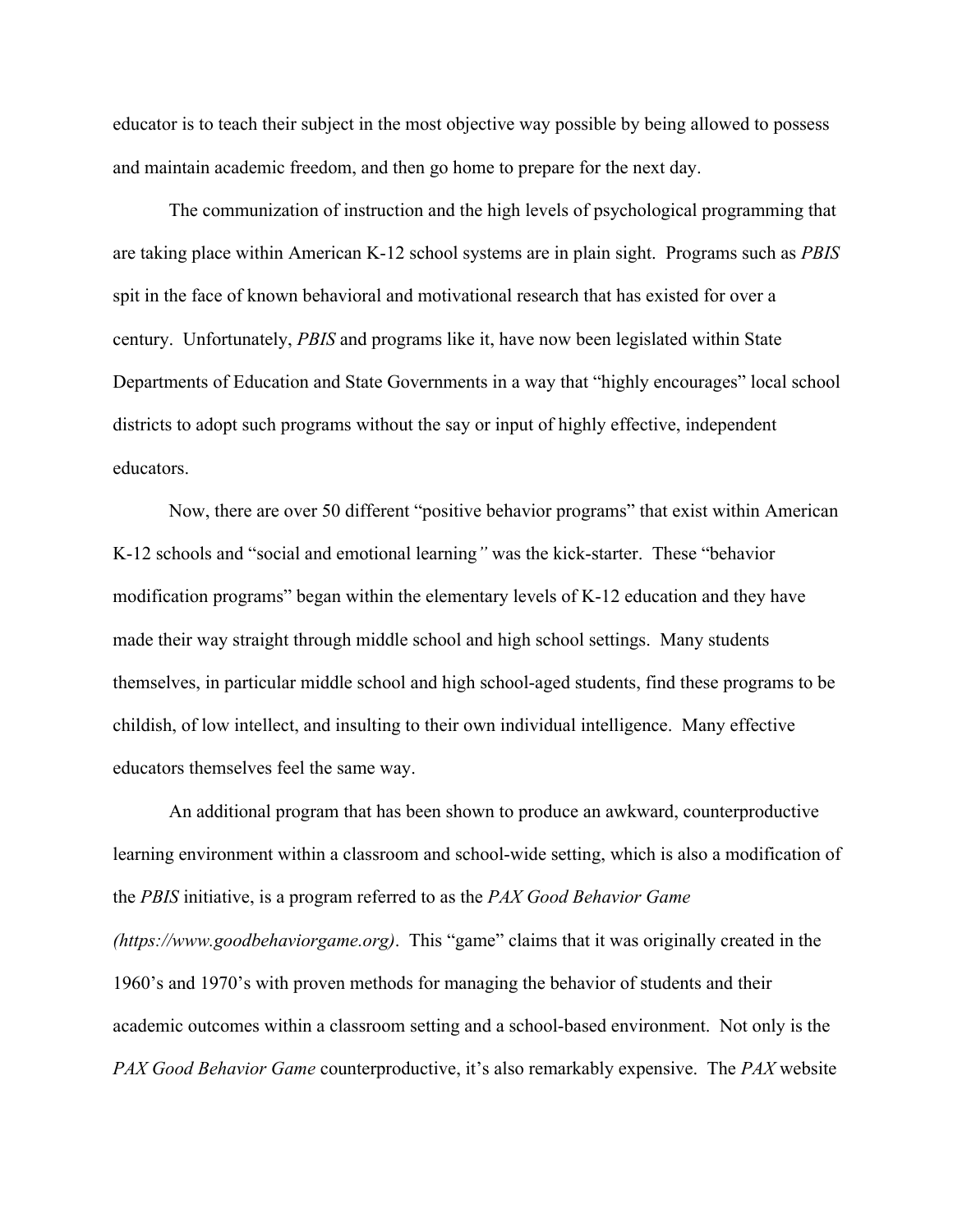fails to directly show how much the program, its training and implementation cost. However, if you contact the managers of the program via email, they will send you the following information:

*The basic cost for a one-day, onsite Initial PAX GBG Training for up to 40 participants is \$2900, plus the cost of a kit for each participant and trainer travel expenses. Kits are \$289 for each teacher; \$139 for administrators/counselors; and \$39 for any support staff that you have attend the training (i.e., paraprofessionals/aides, etc.). Estimated trainer travel expenses are \$2200 unless we have a trainer in your area, in which case estimated expenses are generally around \$500 depending on the inception point of the trainer. We work to secure the trainer with the least amount of travel required, but this is not always guaranteed.*

*We also offer Online Initial PAX GBG Training. Pricing is \$449 for each teacher, which includes the kit. This price is adjusted to reflect the applicable kit for each participant (i.e., a school counselor would only need the \$139 kit, so the cost would only be \$328, plus shipping.) Sessions begin on the first and third Monday of each month. I have attached an informational flyer with details.*

In summary, the cost of training and implementation, along with a "package" for each teacher, for a total of only 40 teachers—will cost upwards of \$16,600. *The PAX Good Behavior Game* also claims the following regarding the outcomes and the purpose of the program:

- *Seamless integration with PBIS and most school-wide initiatives.*
- *Increased engaged learning by students.*
- *More time to teach and learn each day.*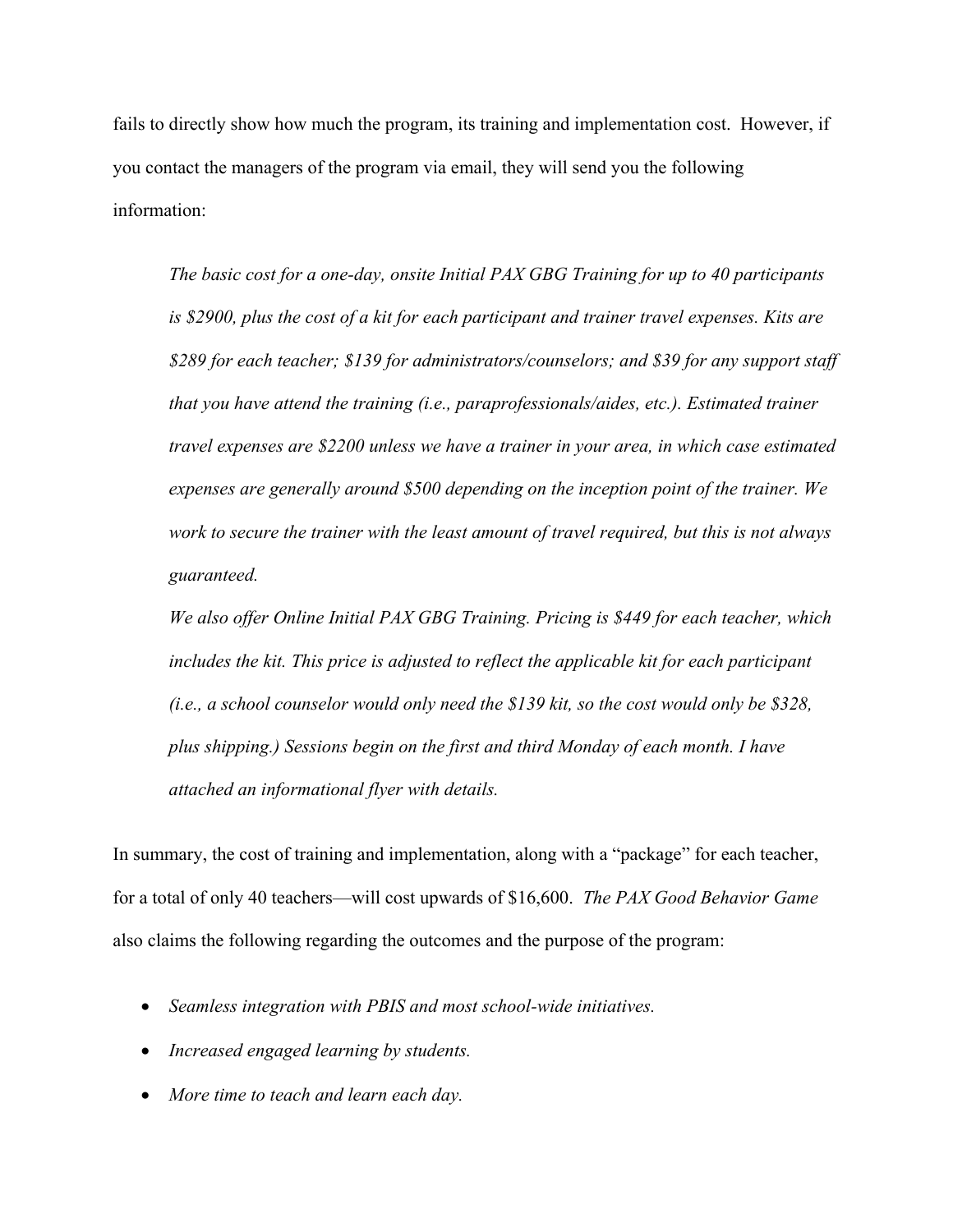- *Fewer disruptions per hour in classes.*
- *Improved benchmark scores that predict success on standardized tests.*
- *Reduced need for special education.*
- *Improved family life because of children's improvements at school.*
- *Improved benefits of other prevention efforts.*
- *Increases college attendance of boys by 107%*
- *Increases college attendance of girls by 52%*
- *Increases high school graduation of girls by 25%*
- *Increases high school graduation of boys by 19%*
- *Decreases special education services for girls by 26%*
- *Decreases violent crime among high aggressive boys by 32%*
- *Decreases alcohol abuse by all boys and girls by 35%*
- *Decreases any psychiatric service for all boys by 40%*
- *Decreases any drug use by all boys by 50%*
- *Decreases suicidal thought by all boys and girls by 51%*
- *Decreases special education services for all boys by 57%*
- *Decreases anti-social personality disorder among high aggressive boys by 60%*
- *Decreases opiate use by all boys and girls by 64%*
- *Decreases smoking among aggressive boys by 65%*
- *Decreases regular smoking by all boys by 68%*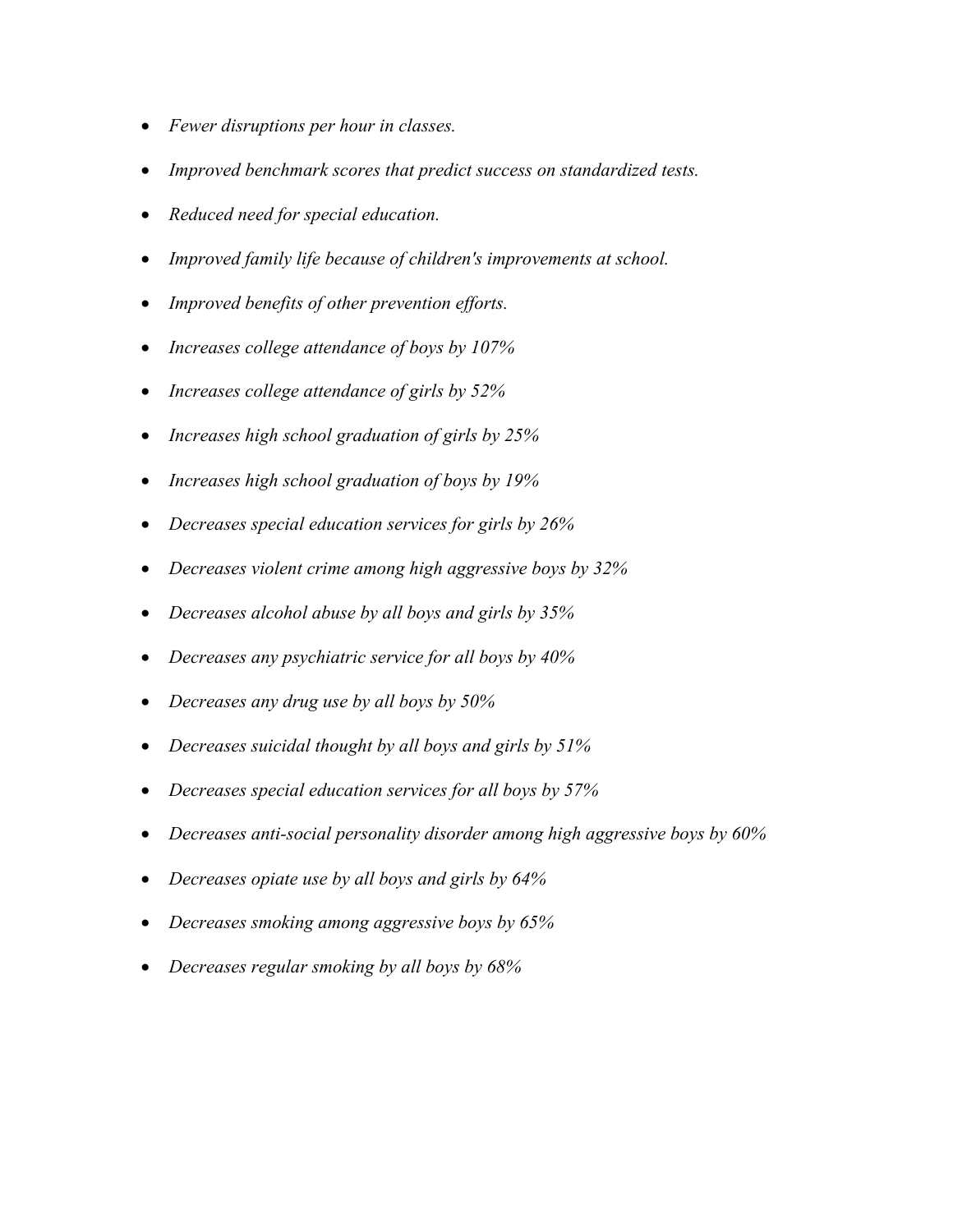At face value, these statistics are fraudulent. None of the percentages that are mentioned or published on the *PAX Good Behavior Game* website are cited, nor are the studies themselves described. *PAX* only claims to be supported by Johns Hopkins University.

If one were to watch *PAX* in action, either in person or on YouTube, the counterproductive nature of this program and its implementation are palpable. For example, the programs requirement, by design, has any disruptive behavior during instruction called out verbally, either on the spot by other students or it's called out in-between instructional transitions by the teacher and the other students, using made-up coded language such as the non-English word "Spleem." The names of the students who are guilty of alleged wrongdoing are written on the front board and singled out. As with *PBIS*, such students are then segregated from "rewarded activities" that other compliant students are allowed to attend, while non-compliant students are disciplined with additional subject specific coursework or "busy work."

This program also requires teachers to implement games with students, in-between formal instruction as a reward, which can last upwards of one hour depending on the teachers' discretion. Rewarded games that can occur for upwards of one hour, include "flip cup." This game allows students to flip a half-filled water bottle in the air in an attempt to have it land right side up on a table upon giving it one full rotation. Not only does this game/reward have nothing to do with academic learning, it directly conditions students to practice a college binge-drinking game, which is where "flip cup" was originally created. It also allows the teacher to take a break, for at least an hour's worth of what should be instructional time, as students engage in a meaningless activity. This has been implemented within elementary schools all across America without question or consideration for its ramifications. Again, is it any wonder why students are